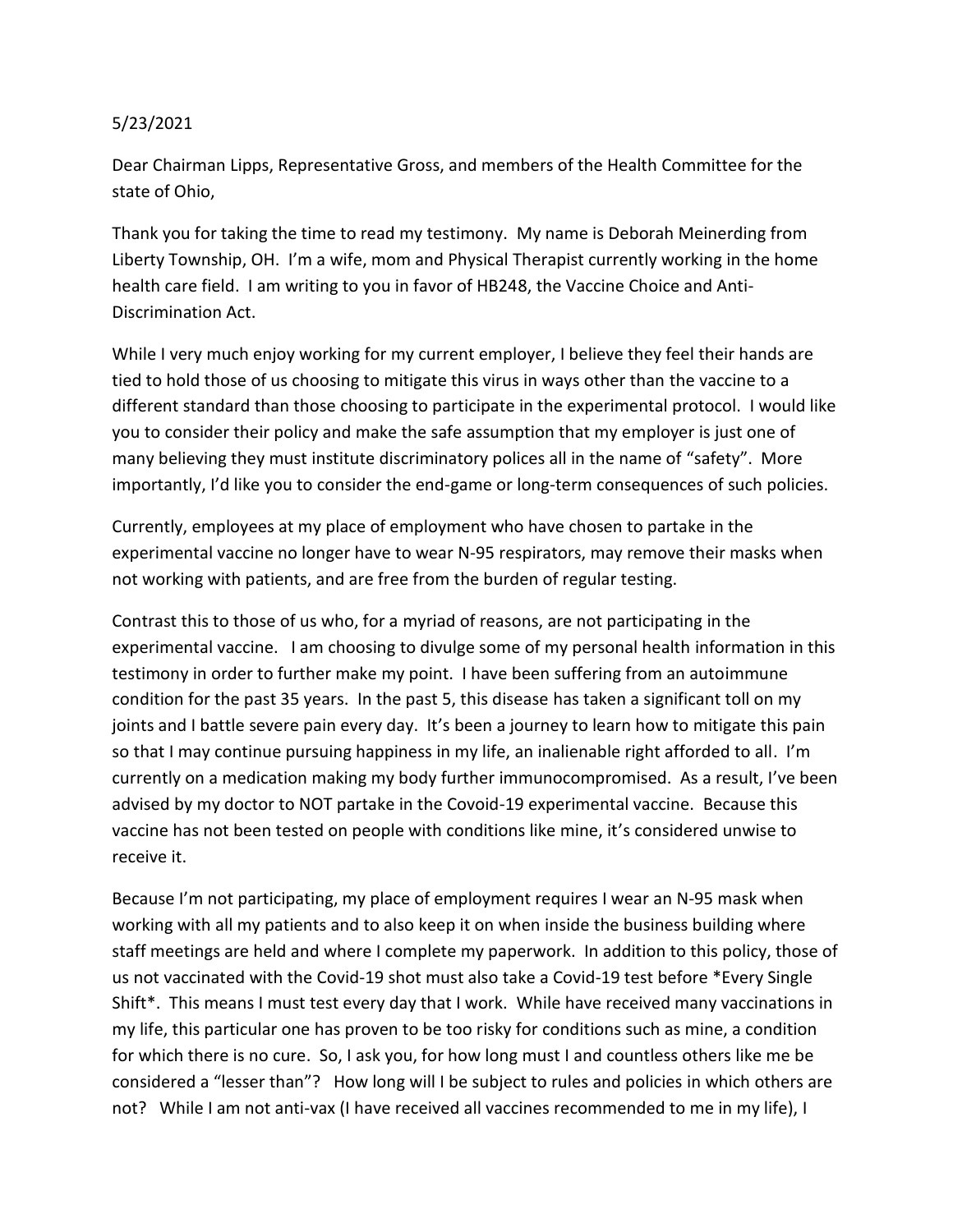have no plans to ever receive this particular one. Does this mean I will have to wear an N-95 and take a Covid test every single morning the rest of my working life and continue to be singled out by others? When will this end? So far, I've not been told I'm at risk of losing my job, but I'm reading where this is not the case with other employers.

While I'm facing discrimination for a choice I've made regarding my own body over which I am to have complete sovereignty, my story pales in comparison to the ramifications if this protection afforded us by HB248 is not passed. One need not look very far back in history to see where this is headed if this attempt to control our bodies is not stopped. Left as is, current business owners, both public and private, drunk on power, enslaved by fear, or pressured by well-intended but misguided public health officials, will inevitably become the "paper police" requiring citizens to show proof of vaccine in order to engage in society – including but not limited to remaining employed, gaining employment, attending concerts, shopping for groceries, attending college and even being issued a driver's license. Do we as an American culture, really want to live as those in Nazi Germany did during World War II? Are we as a culture, really going to negate all we learned that resulted in the creation of the Nuremberg Code? Without HB248, we are risk of doing exactly that.

Let me be clear. There is a real virus out there that has infected many, and while every death is tragic, the survivability of this particular virus, as I know you have heard countless times by now, is 99% for a vast majority of the population. We have come so far and learned so much since March of 2020. As a health care professional, I have a life-long interest in the human body, how it functions, and how hard it works to remain healthy. There are now 100's of 1000's of doctors worldwide going on record proclaiming the truths of EFFECTIVE TREATMENTS for Covid-19. Yes, TREATMENTS! Those of us unable to take the vaccine are especially grateful for this news. Why should we be discriminated against for choosing other ways to keep ourselves healthy in the midst of an endemic virus?

Lastly, I'd like to close with this point. Even if this "not-approved but only emergency authorized" Covid-19 vaccine ends up being approved and shown to work 100% of the time in preventing people from getting the virus, we must continue to have the RIGHT to refuse it. We have been given the inalienable rights of life, liberty and the pursuit of happiness. We, not any public or private entity, have sovereignty over the bodies God gave us. We, not any other organization, get to choose how we mitigate our health through our lifetimes. We alone MUST continue to have the CHOICE whether or not to participate in an experiment such as this particular vaccine that permanently affects our bodies for the rest of our lives.

Consider the reverse – what if you researched a particular remedy for a deadly ailment from which you are suffering. You've done your homework, consulted experts, educated yourself on the condition and even found a health professional that will provide you the life-saving